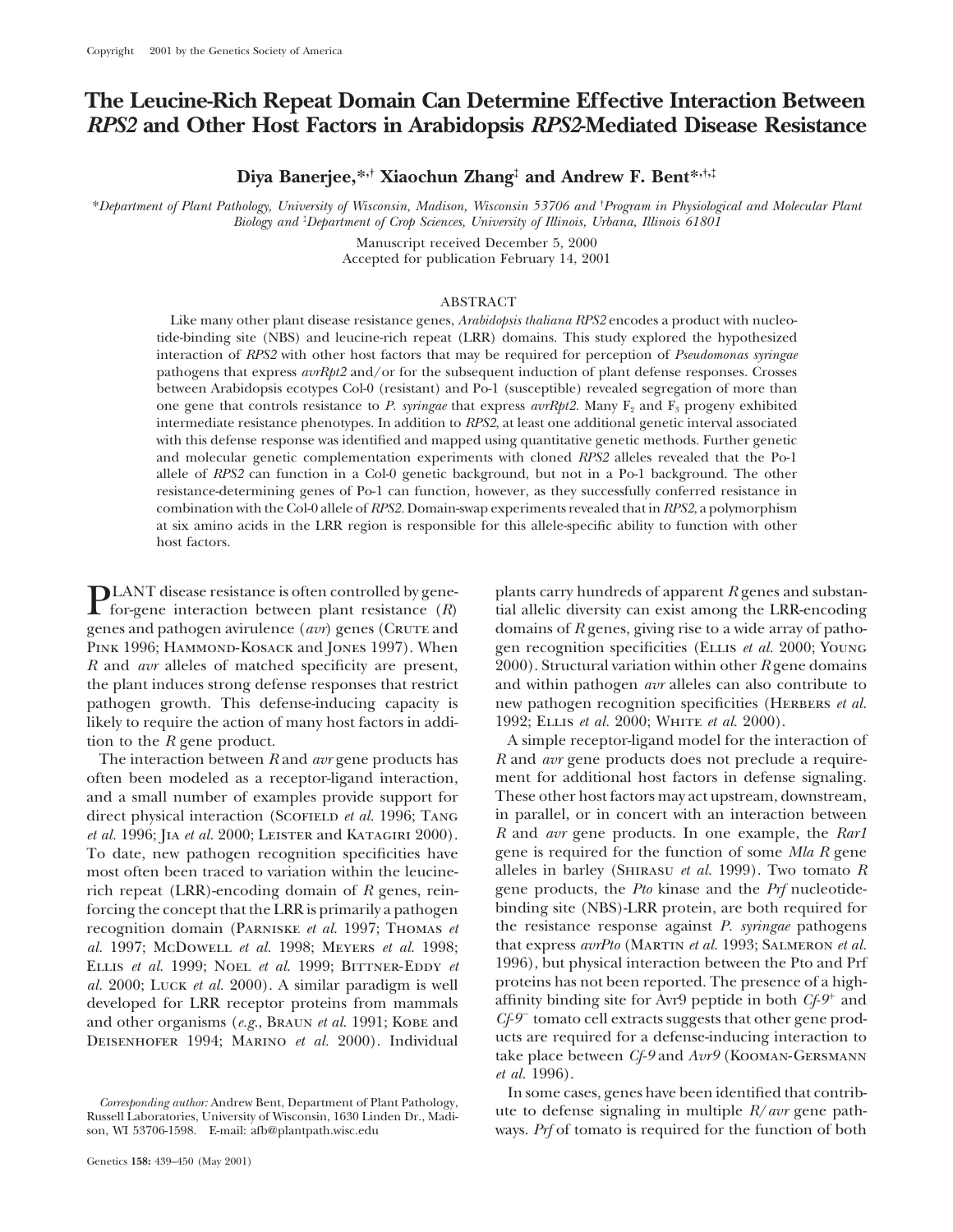which mutations disrupt multiple, but not all, gene-for-<br>
or flowering and seed production.<br>  $\frac{100}{2} \times 10^8$  cfu/<br>  $\frac{100}{2} \times 10^8$  cfu/

*ana* blocks infection by *Pseudomonas syringae* pathogens inoculation as described previously (WHALEN *et al.* 1991).<br>
that express the avirulence gene *avrRbt2* (KUNKEL *et al.* A modified vacuum infiltration procedure w (GOODMAN and NOVACKY 1994; GREENBERG 1997). Like cosmid pCLD04541 (BANCROFT *et al.* 1997), selected on antibi-<br>many other R genes, RPS2 encodes an NBS-LRR protein **Genetic linkage analysis:** Genetic mapping with Po-1  $\times$ was previously identified as susceptible to *P. syringae* inner rosette leaves from  $F_2$  plants, or  $\sim$ 1 g fresh weight of expressing *ayrRht2* (WHALEN *et al.* 1991). but the cause leaves from  $\geq$ 30 F<sub>3</sub> plants, were expressing *avrRpt2* (WHALEN *et al.* 1991), but the cause leaves from  $\geq 30$  F<sub>3</sub> plants, were collected after testing plants of susceptibility was not determined. Here we use generic and molecular genetic analysis of

**formation procedures:** *P. syringae* pv. *tomato* (Pst) DC3000 and In initial mapping studies, significant associations between *P. syringae* pv. *glycinea* Race 4 (Psg) carrying pVSP61 (empty marker and defense phenotype *P. syringae* pv. *glycinea* Race 4 (Psg) carrying pVSP61 (empty dopsis ecotype Col-0 was originally obtained from S. Somerville significant associations were observed between the resistance<br>(Stanford University, Stanford, CA) and Po-1 was obtained phenotype and the three markers nga8, (Stanford University, Stanford, CA) and Po-1 was obtained from the former *Arabidopsis* Information Service seed bank More detailed genetic mapping was performed using "set (now available from ABRC, Columbus, OH; http://www.aims. I" (131  $F_3$  families derived by self-fertilization from randomly

*Pto* and the *Pto* homolog *Fen*, and thus is shared between cps.msu.edu/aims/). The Po-1 lines used in this study were two senarate pathways that mediate responses to differ derived from a line produced by two generation two separate pathways that mediate responses to differ-<br>ent ligands (SALMERON *et al.* 1994). *EDS1*, *NDR1*, *PBS2*,<br>and *PBS3* provide examples of Arabidopsis genes for<br>moved after inoculation and scoring to a 24-hr phot moved after inoculation and scoring to a 24-hr photoperiod

gene interactions (INNES 1998). *Rcr* loci are required To assay for the HR, bacterial suspensions of  $\sim$ 2  $\times$  10<sup>8</sup> cfu/<br>for the function of tomato *Cf* 0 and *Cf* 2 *R* genes (HAM and of Psg strains carrying pVSP61 or for the function of tomato *Cf-9* and *Cf-2* R genes (HAM-<br>
MOND-KOSACK *et al.* 1994). The literature on classical<br>
resistance genetics and breeding contains many addi-<br>
resistance genetics and breeding contains many add tional examples of "modifier" loci that alter the activity leaves (KUNKEL *et al.* 1993; YU *et al.* 1993). Leaves were scored or quantitative strength of one or more resistance loci for HR symptoms at 24–48 hr after inocu or quantitative strength of one or more resistance loci for HR symptoms at 24–48 hr after inoculation. To assay for<br>(MICHELMORE 1995: CRUTE and PINE 1996: HAMMOND, disease, Pst bacterial suspensions of  $5 \times 10^5$  or  $1 \times$ (MICHELMORE 1995; CRUTE and PINK 1996; HAMMOND-<br>
KOSACK and JONES 1997). Hence the presence and<br>
strength of the defense response in a given gene-for-<br>
gene resistance pathway can be modulated by variation<br>
and vellowing) gene resistance pathway can be modulated by variation and yellowing) 4 days after inoculation. To determine levels at *avr* genes. R genes, or accessory plant loci. However, of bacterial growth in the leaves of Arabidopsis at *avr* genes, *R* genes, or accessory plant loci. However, of bacterial growth in the leaves of Arabidopsis, leaves of at<br>the molecular basis of these defense determining inter the molecular basis of these defense-determining inter-<br>actions remains poorly understood.<br>The disease resistance gene RPS2 of Arabidopsis thali-<br>The disease resistance gene RPS2 of Arabidopsis thali-<br>amples at various ti

that express the avirulence gene *avrRpt2* (KUNKEL *et al.* A modified vacuum infiltration procedure was used for that express the avirulence gene *avrRpt2* (KUNKEL *et al.* and the mass of this response resistant that the 1993; Yu et al. 1993). As part of this response, resistant<br>plants develop the hypersensitive response, (HR), a pro-<br>grammed cell death process that arises within hours at<br>grammed cell death process that arises within hours and around the site of infection. The HR is associated grown on  $0.5 \times$  MS/0.8% agarose media without antibiotics with disease resistance in many gene-for-gene systems and transplanted to soil or transformed with the pare with disease resistance in many gene-for-gene systems and transplanted to soil or transformed with the parent binary<br>(COODMAN and NOVACKY 1004: CREENBERG 1007). Like cosmid pCLD04541 (BANCROFT et al. 1997), selected on an

(BENT *et al.* 1994; MINDRINOS *et al.* 1994; YOUNG 2000).  $F_2$  individuals and  $F_3$  families was performed using the indi-<br>The present study was initially designed to identify addi-<br>cated cleaved amplified polymorphic cated cleaved amplified polymorphic sequence (CAPS), simtional host genes that function with *RPS2* in defense ple sequence length polymorphism (SSLP) markers (Research activation Frotype Col-0 is *RPS2/RPS2* and responds Genetics, Huntsville, AL), and restriction fragment leng activation. Ecotype Col-0 is *RPS2/RPS2* and responds<br>to *P. syringae* expressing *avrRpt2* by inducing defense<br>responses and limiting bacterial growth (KUNKEL *et al.* AL), and responses and limiting bacterial growth (KUN www.arabidopsis.org/). For plant genomic DNA, one to two inner rosette leaves from  $F_2$  plants, or  $\sim$ 1 g fresh weight of than *RPS2* in controlling the *avrRpt2*-specific resistance bel 1993; Bell and Ecker 1994). For the *RPS2* CAPS, a porresponse. Allele-specific interactions were observed. We tion of *RPS2* was amplified using primers 53 (5'-CAG AGC discovered that the LRR-encoding domain is the RPS2 TTT GAG ACA G-3') and 54 (5'-GTA CTC CAA GTC ATGdiscovered that the LRR-encoding domain is the RPS2<br>determinant of allele-specific interactions between RPS2<br>determinant of allele-specific interactions between RPS2<br>and an aliquot of the PCR product was digested with<br>res ping set" were selected by screening a total of 785 Po-1  $\times$ Col-0  $F_2$  individuals by hand inoculation with Psg  $\frac{a v R p t 2^+}{ }$  to test for the HR and by genotyping at *RPS2* using the *Eco*RI-MATERIALS AND METHODS based CAPS marker. Unless otherwise noted, molecular biological methods used in these and other experiments were **Plant and bacterial strains: growth, inoculation, and trans-** essentially as described (Ausubel *et al.* 1997).

vector, no *avr* gene) or pV288 (pVSP61 + *avrRpt2*) were con-<br>structed and used as described (KUNKEL *et al.* 1993). Arabi-<br>deviation from a 3:1 or 1:2:1 ratio ( $P < 0.05$ ). Statistically structed and used as described (KUNKEL *et al.* 1993). Arabi-<br>deviation from a 3:1 or 1:2:1 ratio ( $P < 0.05$ ). Statistically<br>dopsis ecotype Col-0 was originally obtained from S. Somerville significant associations were ob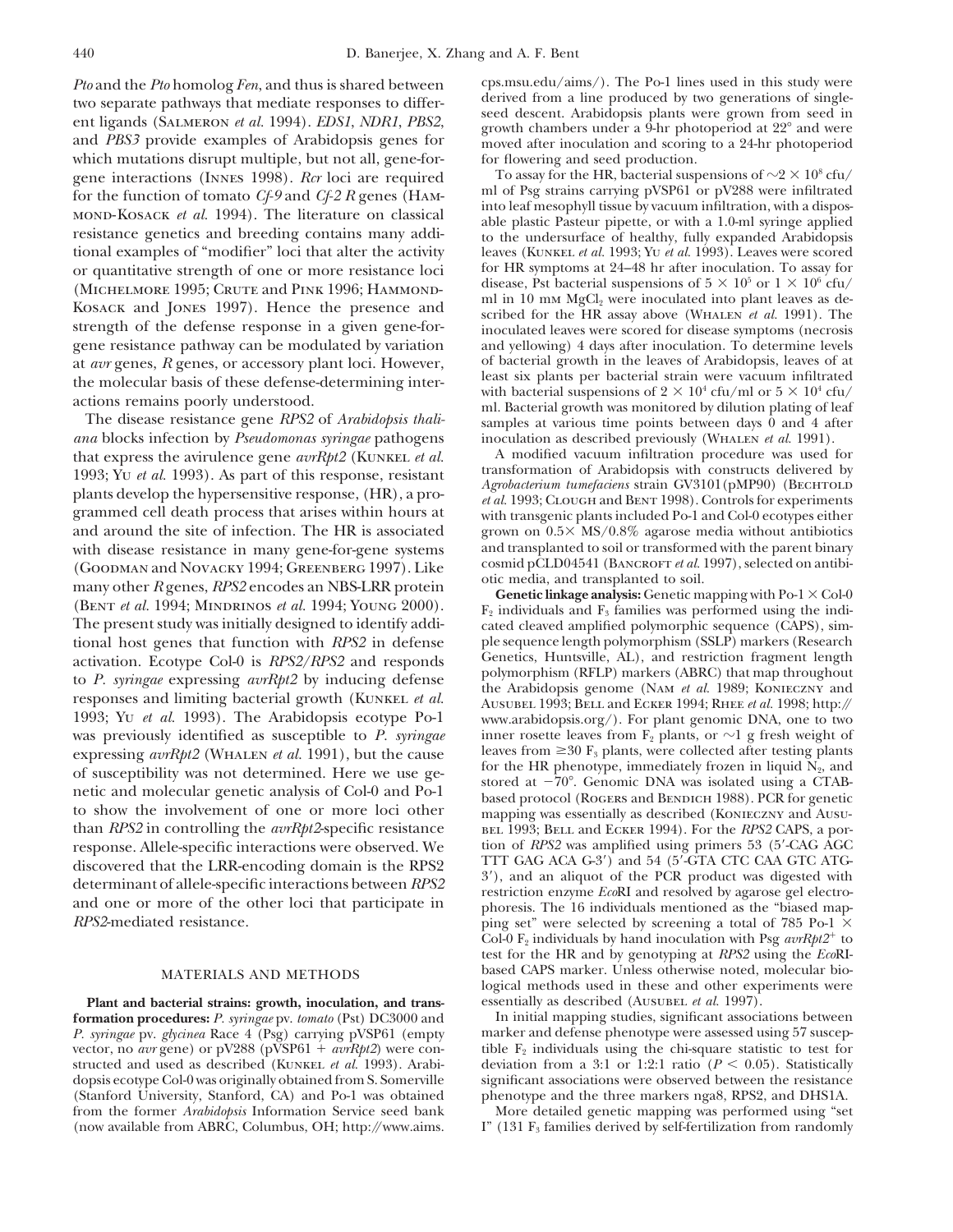chosen Po-1  $\times$  Col-0 F<sub>2</sub> individuals from 5 different F<sub>1</sub> plants) **Generation of** *RPS2* **promoter-swap and LRR-swap con-**<br>separately or with "set II" (16 F<sub>3</sub> lines from the biased mapping **structs:** The 980-bp segment

then checked using independent Po-1 *RPS2* PCR products. Note that no introns are present in Col-0 or Po-1 *RPS2.* The promoter region of Col-0 *RPS2* was cloned from a genomic RESULTS<br>subclone (BENT *et al.* 1994) as a 1.3-kb *Sall-BamHI* fragment

1997). PCR products were amplified from genomic DNA using high-fidelity  $Pf\mu$  DNA polymerase (Stratagene, La Jolla, CA) and the primers RPS2-P1k-Cla (see above) and RPS2-Sal46 (5'<br>
GGAATTCGTCGACACAGAGTGCTCTTAGCTC-3'), giving a<br>
product spanning from -980 bp upstream from the start of<br>
the RPS2 open reading frame to +30 bp downstream from<br> the stop codon. Products from at least two independent PCR

separately or with "set II" (16  $F_3$  lines from the biased mapping **structs:** The 980-bp segments of the *RPS2* promoter immedi-<br>set described above and 53  $F_3$  families derived from other Po-<br>ately upstream of the *RPS* ately upstream of the *RPS2* open reading frame (ORF) were  $1 \times$  Col-0 F<sub>2</sub> individuals homozygous at *RPS2*). Phenotypes of amplified by PCR from Po-1 and Col-0 genomic DNA using the F3 families were determined using at least two separate high-fidelity *Pfu* DNA polymerase and the primers *RPS2*-P1kpots, each containing  $\geq$ 9 and typically 14 or more plants from Sac (5'-GCAC**GAGCTC**AGACAGGTCCCCCTTTTA-3') and each  $F_3$  family. Plants were inoculated with Psg  $\frac{a v R p t}{2}$  by  $\frac{R P S 2 1 C I a - R}{5' - A A T C C A T A T C G A T T T C T C G C T C - 3'}$ . vacuum infiltration and before viewing of labels the set of  $F_3$  *RPS2*-1Cla-R incorporates a single base change (underlined) plants in a pot were assigned a single group score for severity 1 bp upstream from the ATG start codon that creates a *Cla*I of the HR on a scale of 0–4. Each infiltration set included restriction site (boldface letters). Products were restricted with one pot each of Col-0 and Po-1 as controls. The following *Sac*I and *Cla*I and cloned into *Sac*I/*Cla*I-restricted pBluescript categories were used: (1) no HR, all leaves on all plants show II SK(+). The *RPS2* open reading frame was similarly ampli-<br>no HR or at most HR1; (2) rare and/or weak HR, most leaves fied and cloned using *RPS2*-1Cla-F2 (5 no HR or at most HR1; (2) rare and/or weak HR, most leaves fied and cloned using *RPS2*-1Cla-F2 (5'-CGGC**ATCGAT**ATG<br>do not show extensive tissue collapse, a few leaves may show GATTTCATCTCATCTCTT-3') and *RPS2-Sal46* (desc do not show extensive tissue collapse, a few leaves may show GATTTCATCTCATCTCATCTT-3') and *RPS2-Sal46* (described HR3, with most leaves showing HR1-2; (3) intermediate HR, above). *RPS2-*1Cla-F2 also creates a *ClaI* rest HR3, with most leaves showing HR1–2; (3) intermediate HR, above). *RPS2*-1Cla-F2 also creates a *Cla*I restriction site (bold-<br>most leaves on all plants show an intermediate HR2 or HR3, face letters) one base upstream of t most leaves on all plants show an intermediate HR2 or HR3, face letters) one base upstream of the ATG start codon (under-<br>with some leaves showing HR4; (4) full HR, all leaves on all lined). Purified PCR products were dige with some leaves showing HR4; (4) full HR, all leaves on all lined). Purified PCR products were digested with *Cla*I, blunted plants show extensive tissue collapse (HR4–5); (segregating) with mung bean nuclease (New Englan with mung bean nuclease (New England Biolabs, Beverly, majority of plants show HR4–5 but some plants show no HR MA), digested with *Sal*I, ligated with the pBluescript II SK(+)/<br>or intermediate HR (HR0–3). After being placed into these RPS2 promoter constructs (described abov RPS2 promoter constructs (described above) that had been categories without reference to labels, variation of HR within digested with *Eco*RI, and then blunt ended and digested with an  $\overline{F_3}$  family was evaluated by comparing the response of the *Sal*I. Each type of *RPS2* promoter construct was ligated with plants between duplicate pots of the same  $\overline{F_3}$  family. As a each of two *RPS2* ORF plants between duplicate pots of the same  $F_3$  family. As a each of two *RPS2* ORF sequences (from the same *RPS2* allele) check, independent scoring of selected experiments by other that were products of separate PCR rea check, independent scoring of selected experiments by other<br>laboratory personnel produced consistent categorization of also and Sall restricts were restricted out of<br>laboratory personnel produced consistent categorization F<sub>3</sub> families.<br>
F<sub>3</sub> mapping data were analyzed using QGene v3.06 (NELSON into *Sac*I/*Xho*I-digested pCLD04541, transformed into *Esche*-<br>
1997), with map distances for molecular marker maps ob-<br> *nchia coli*, and then tr 1997), with map distances for molecular marker maps ob *ichia coli*, and then transferred into Agrobacterium for plant tained from the Lister and Dean RI map (RHEE *et al.* 1998; transformation as described above. Products

http://www.arabidopsis.org). Single interval mapping proto-<br>
cols were used and significance of association between marker<br>
and phenotype was determined using a cutoff LOD value of<br>
and phenotype was determined using a cut

into pBluescript II SK(+); the promoter region of Po-1 RPS2 Response of Po-1 to P. syringae expressing  $\alpha v Rpt2$ : was cloned from a PCR product generated using RPS2-P1K-<br>Cla (5'-CGGCATCGATAGACAGGTCCCCCCTTTTA-3') and syringae expressing avrRpt2. leaves of Po-1 and Col-0 Cla (5'-CGGCATCGATAGACAGGTCCCCCTTTTA-3') and syringae expressing avrRpt2, leaves of Po-1 and Col-0<br>RPS2#60 (5'-CTCCGTTACTTGCAC-3'), and multiple cloned were inoculated by syringe or by vacuum infiltration<br>independent PCR p  $\frac{\dot{G}_{\text{ILBERT, Bioomington, IN; http://www.ftp. bio.indiana.edu)}}{\text{Construction of RPS2 + 1.0-kb native promoter constructs:}}$  which is resistant to *avrRpt2*, developed few or no disease **Construction of RPS2** + 1.0-kb native promoter constructs:<br>For complementation experiments, Col-0 and Po-1 alleles of<br>RPS2 were cloned together with their native promoter series as then of 10<sup>6</sup> sology forming units (cfs *RPS2* were cloned together with their native promoter se-<br>quences into the binary vector pCLD04541 (Bancroor *et al.* a titer of  $10^6$  colony-forming units (cfu)/ml (Table 1).<br>1997). PCR products were amplified from gen high-fidelity *Pfu* DNA polymerase (Stratagene, La Jolla, CA) Po-1 plants developed necrotic lesions and pronounced and the primers *RPS2-P1k-Cla* (see above) and *RPS2-Sal46* (5'-<br>chlorosis 4 days after inoculation with D

reactions were separately cloned into the relevant vectors and<br>tested in plants. Products were restricted with *Cla*I and *Sal*<br>and cloned into pBluescript II SK(+) and then into *ClaI* fied by measuring the extent of path SCHELL 1986) by triparental mating. 1). These levels were similar to those attained by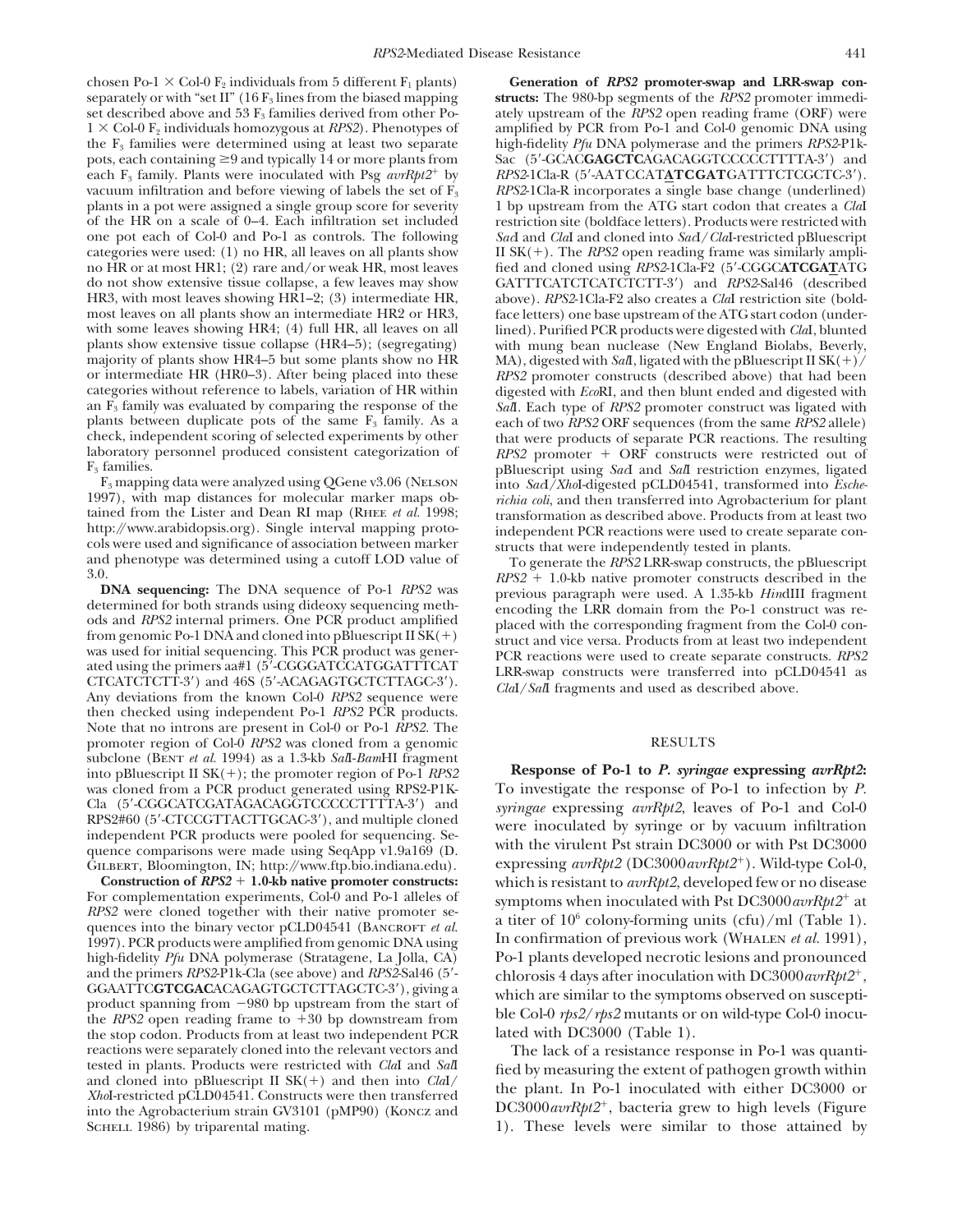## **TABLE 1 Response of** *Arabidopsis* **ecotypes Po-1, Col-0, and Col-0** *rps2***/***rps2* **to** *P. syringae* **that express** *avrRpt2*

Disease score at 96 hr Plant line HR score at 24 hr:<br>
(genotype) Psg R4*avrRpt2*<sup>+</sup> Pst DC3000 Pst DC3000 avrRpt2<sup>+</sup> Col-0 **HR**+ Disease No disease No disease (*RPS2*/*RPS2*) 4.0–5.0 3.5–5.0 0.0–1.0 D203 No HR Disease Disease Disease Disease (Col-0 *rps2*/*rps2*) 0.0–1.0 4.0–5.0 4.0–5.0 Po-1 No HR Disease Disease Disease (*?*/*?*) 0.0–1.0 3.5–5.0 4.0–5.0

Each entry reports results from at least three experiments with five or more plants per ecotype per experiment; numbers are the range of mean scores for independent experiments. For the HR assay, bacteria were inoculated at  $2 \times 10^8$  cfu/ml. Hypersensitive response was scored on a scale of 0–5. HR score  $\leq 1.5$ : little or no HR, no visible tissue collapse.  $\geq 3.5$ : HR+, extensive cell death, obvious collapse of inoculated tissue.  $>1.5$  and  $< 3.5$ : intermediate HR. For disease assay, bacteria were inoculated at  $2 \times 10^6$  cfu/ml. Disease was evaluated by symptoms of chlorosis and small necrotic lesions, and scored on a scale of  $0-5$ . Disease score  $\leq 1.5$ : little or no disease. 1.5–2.5: mild disease.  $3.0-4.0$ : moderate disease.  $\geq 4.0$ : severe disease.

DC3000 $avrRpt2$ <sup>+</sup> in susceptible  $rps2$  mutants of Col-0 or by DC3000 (no *avr*) in wild-type Col-0. In contrast, (Figure 1). growth of DC3000*avrRpt2*<sup>1</sup> in wild-type Col-0 plants was The hypersensitive response (HR) is a programmed

*tomato* within Arabidopsis leaves. A and B are from the same to *P. syringae* that express *avrRpt2* would be that Po-1 experiment; C and D are from a separate single experiment. carries a nonfunctional allele of *RPS2*.<br>Plants were all inoculated with the indicated bacterial strain. Plants were all inoculated with the indicated bacterial strain. **Multigenic control of** *RPS2***-mediated defense:** The D203, Col-0  $\eta$ s2-201/ $\eta$ s2-201/**F**<sub>1</sub>, F<sub>1</sub> progeny from Po-1  $\times$  Col-0. Two leaves from each of six plants were sampled for each genetic basis of susceptibility in Po-1 was investigated

restricted, reaching maximum levels of  $10^4$ – $10^5$  cfu/cm<sup>2</sup>

cell death response that develops within hours at and around the site of infection. The ability of Po-1 to develop an HR in response to *P. syringae* pv. *glycinea* (Psg) expressing *avrRpt2* was tested by syringe or vacuum infiltration with a high titer of bacteria  $(10^8 \text{ cfu/ml}; \text{KLE-}$ ment *et al.* 1964). While Col-0 plants exhibited a strong, visible HR within 24 hr of inoculation, Po-1 plants did not manifest an HR at the macroscopic level in response to Psg *avrRpt2*<sup>+</sup> (Table 1). Po-1 plants do have the capacity to induce gene-for-gene defenses and the HR in response to *P. syringae* pathogens, however, as Po-1 activates these responses when inoculated with *P. syringae* that express  $\frac{avrRps4}{HINSCH}$  and STASKAWICZ 1996; data not shown). Although the HR is not always required for an effective resistance response (Yu *et al.* 1998; Ben-DAHMANE *et al.* 1999), it is closely associated with the disease resistance response mediated by *RPS2* and most other *R* genes (Kunkel *et al.* 1993; Yu *et al.* 1993; Goodman and Novacky 1994; Greenberg 1997). In this study the level of the HR was frequently used as an indicator of the *avrRpt2-RPS2* resistance response of the plant.

To summarize, Col-0 plants inoculated with *P. syringae* expressing *avrRpt2* developed an HR, restricted pathogen growth, and did not develop disease. In response to the same bacteria Po-1 plants did not manifest an HR, limited pathogen growth poorly, and developed Figure 1.—Growth of virulent and avirulent *P. syringae* pv. disease. The simplest explanation for Po-1 susceptibility

data point; values shown are mean  $\pm$  SE. by crossing ecotypes Po-1 and Col-0. Po-1  $\times$  Col-0 F<sub>1</sub>

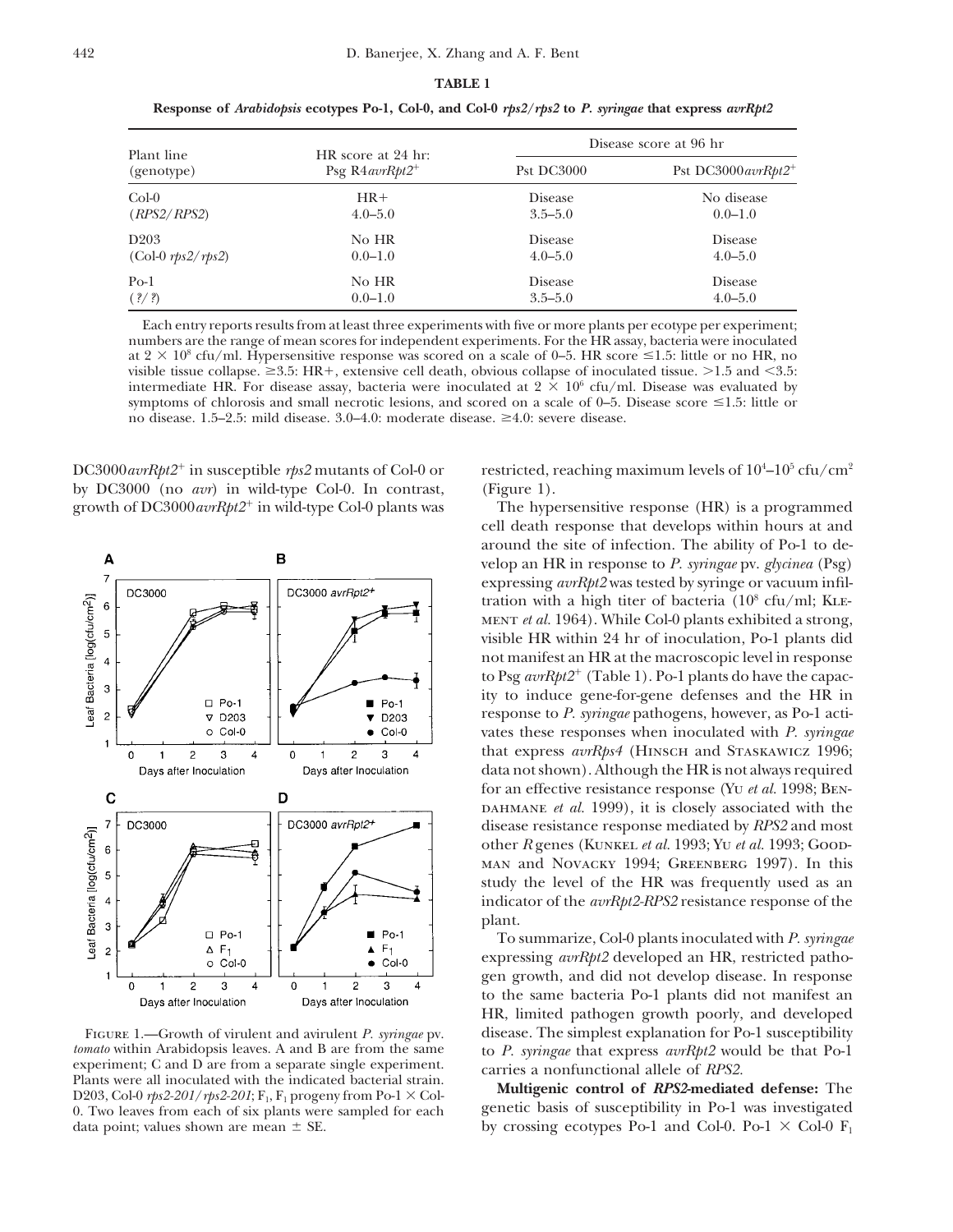**HR** in response to Psg R4  $\frac{avRpt^{+}}{dt}$ **in F1 from crosses involving Po-1**

| Cross                  | No. of $F_1$ | Mean HR score         |  |
|------------------------|--------------|-----------------------|--|
| (including reciprocal) | tested       | (and phenotype)       |  |
| $Po-1 \times Col-0$    | $n = 18$     | $4.68 \pm 0.16$ (HR+) |  |
| $Po-1 \times No-0$     | $n = 26$     | $4.74 \pm 0.15$ (HR+) |  |
| $Po-1 \times D203$     | $n = 27$     | $0.15 \pm 0.14$ (HR+) |  |
| $Po-1 \times 101C$     | $n = 29$     | $0.60 \pm 0.16$ (HR+) |  |

D203, Col-0 *rps2-203*/*rp2-203;* 101C, Col-0 *rps2-101*/*rp2-101.* For the HR assay, bacteria were inoculated at  $2 \times 10^8$  cfu/ ml. Hypersensitive response was scored on a scale of  $0-5 \pm$ SE. HR score  $\leq$ 1.5: little or no HR, no visible tissue collapse.  $\geq$ 3.5: HR+, extensive cell death, obvious collapse of inoculated tissue.  $>1.5$  and  $<$  3.5: intermediate HR. For each entry, data were pooled for multiple crosses including reciprocal crosses.

individuals and those from reciprocal crosses exhibited a strong disease-resistant phenotype and a full HR in response to *avrRpt2* infection, indicating dominance of the Col-0 genotype in determining resistance (Figure 1b; Table 2). However, in the  $F_2$  of reciprocal crosses, intermediate phenotypes were consistently observed in addition to the two parental phenotypes. These were grouped into intermediate-resistant (moderate HR) and intermediate-susceptible (rare and/or weak HR) classes (Figure 2). The presence of the intermediate phenotypes was also observed using disease assays rather than HR assays (Figure 2B), was confirmed in separate FIGURE 2.—Phenotypic segregation in  $F_2$  and  $F_3$  progeny<br>HR and disease assays with other  $F_2$  populations (data of Po-1 crossed to various genotypes, as indicated HR and disease assays with other  $F_2$  populations (data and Po-1 crossed to various genotypes, as indicated. A and B<br>not shown), and was confirmed with  $F_3$  families derived<br>from individual  $F_2$  plants (Figure 2C). If grouped together as "resistant,"  $F_2$  segregation ratios were in some cases consistent with a 3:1 ratio. However, grouping individuals with such different phenotypes were not consistent with the segregation of a single into a single class seemed inappropriate, especially given dominant *R* gene or with standard ratios for digenic the much clearer bimodal phenotypic groupings ob- inheritance, such as 9:7 or 9:3:4, the data also did not tained in other studies with the same pathosystem but resemble the bell-shaped curves that are often observed with different parents (*e.g.*, KUNKEL *et al.* 1993).  $F_2$  and in  $F_2$  populations segregating for a quantitative trait  $F_3$  data also did not fit a 1:2:1 ratio for segregation of controlled by a large number of genes displaying small

multigenic trait in combination with genetic back- No-0  $F_2$  and  $F_3$  phenotypes indicated that resistance seggrounds other than Col-0, Po-1 was crossed to the eco- regates as a multigenic trait controlled by a small numtype No-0, which like Col-0 is resistant to *P. syringae* ber of major-effect genes or by a single dominant gene that express  $\frac{avrRpt2.}{}$  The Po-1  $\times$  No-0  $F_1$  were resistant and a small number of "modifier" genes. the Po-1  $\times$  Col-0 populations,  $F_2$  phenotype distribution termine whether the *RPS2* allele of Po-1 is compromised revealed intermediate phenotypes in addition to the for response to *avrRpt2*, the *RPS2* genotype was deterparental phenotypes (Figure 2D) and  $F_2$  segregation inined for  $F_2$  lines that were also scored for resistance patterns did not fit single-gene models. These findings phenotype (Table 3). A single-base pair *Eco*RI CAPS again suggested the involvement of multiple genes in within *RPS2* was identified that differentiates the *RPS2* specifying *avrRpt2*-specific resistance. alleles of Col-0 and Po-1. F<sub>2</sub> individuals were identified



a single gene with incomplete dominance. additive effects (Falconer and Mackay 1996). Instead, To test whether susceptibility in Po-1 segregated as a the bimodal distribution of Po-1  $\times$  Col-0 and Po-1  $\times$ 

(Table 2), indicating dominance, but as was the case in **Genetic evidence for Po-1** *RPS2* **functionality:** To de-While the *avrRpt2*-specific resistance response data that are homozygous for the Po-1 *RPS2* allele, yet they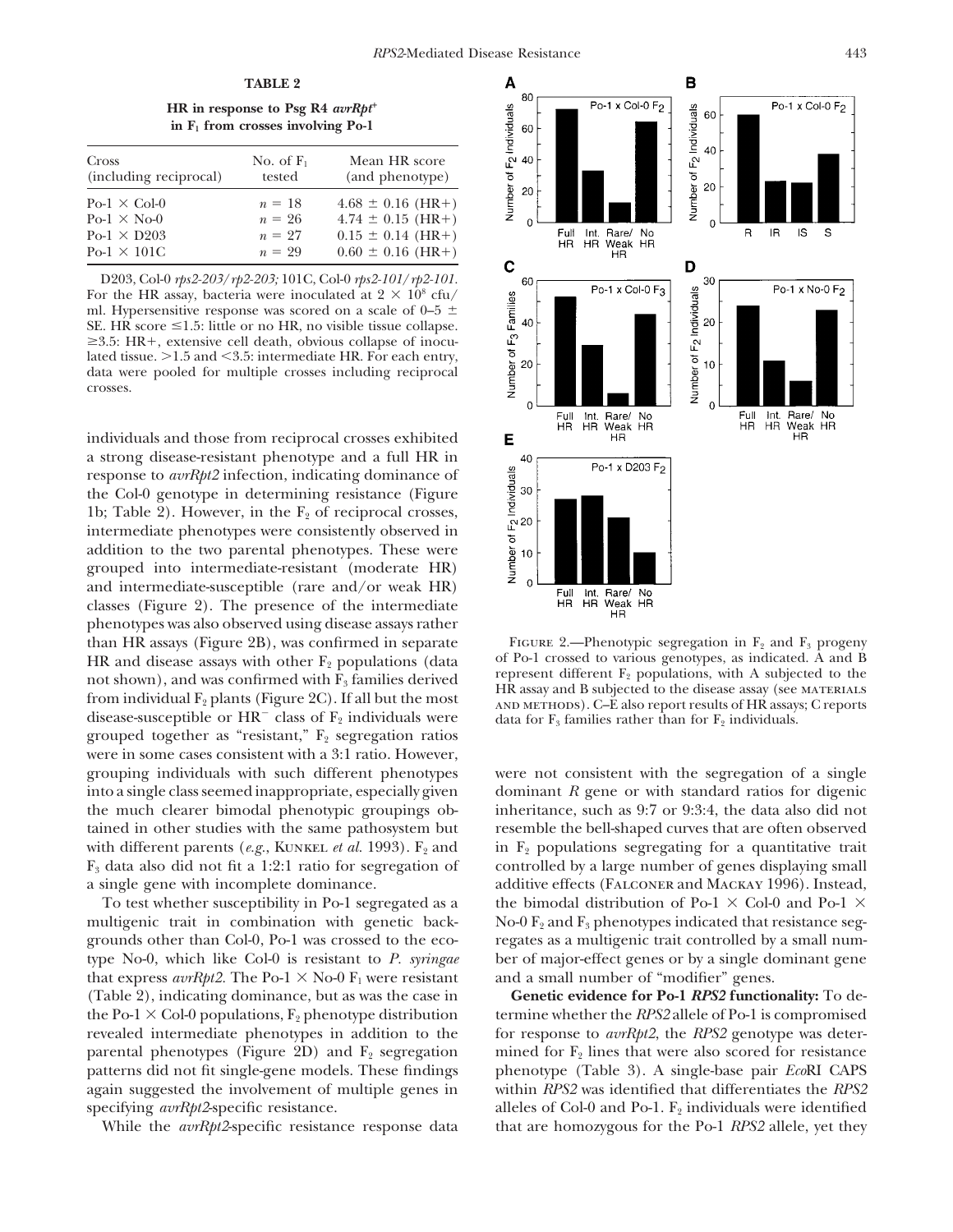| RPS <sub>2</sub><br>genotype | Resistance phenotype |            |                    |                 |                  |
|------------------------------|----------------------|------------|--------------------|-----------------|------------------|
|                              | Total<br>F,          | Full<br>HR | Intermediate<br>HR | Weak/rare<br>HR | No.<br><b>HR</b> |
| Po/Po                        | 36                   | 8          | $\overline{3}$     | 2               | 23               |
| Po/Col                       | 40                   | 25         | 8                  | 2               | 5                |
| Col/Col                      | 42                   | 26         | 12                 | 5               | $\overline{3}$   |
| Total                        | 118                  | 59         | 23                 |                 | 31               |

showed a partially or fully disease-resistant phenotype vals (Figure 3). The strongest effect was at the *RPS2* the lack of *avrRpt2*-specific resistance in wild-type Po-1, specific response was linked to marker DHS1, roughly the Po-1 *RPS2* allele can function in a partial Col-0 33 cM away from RPS2. The possibility that additional background. Another class of  $F_2$  individuals was homozy- loci linked to RPS2 on chromosome 4 also contribute gous for the Col-0 *RPS2* allele but showed little or no to this phenotype cannot be excluded. No linkage assodisease resistance (Table 3). These individuals indicated ciation was detected between the defense trait and any that other Po-1 loci can cause functional *RPS2* alleles markers on chromosomes 1–3 or 5 (Figure 3). to be ineffective for resistance signaling in response **Allele-specific functionality of** *RPS2***:** The discovery of to *avrRpt2*. Results consistent with these  $F_2$  data were Po-1  $\times$  Col-0  $F_2$  individuals that are homozygous for the obtained in repeat assays with  $F_3$  families derived from Po-1 allele of the *RPS2* allele but that show a resistant the key  $F_2$  lines and in 16 additional  $F_2$  individuals identi- phenotype suggested that the Po-1 *RPS2* allele can be fied among 785 Po-1  $\times$  Col-0 F<sub>2</sub> (see MATERIALS AND functional when it is in a partially Col-0 background. methods). To reiterate, these classes of F2 *RPS2* homozy- Functionality of Po-1 *RPS2* was investigated further by gotes indicated that the Po-1 allele of *RPS2* can be func- testing for the resistance response of plants carrying the tional and/or that the progeny of Po-1  $\times$  Col-0 crosses Po-1 *RPS2* allele in a Col-0 *rps2/rps2* background. In a segregate for genes other than *RPS2* that control disease genetic approach, Po-1 was reciprocally crossed with resistance. Col-0 mutants *rps2-201*/*rps2-201* (D203) and *rps2-101C*/

type did not segregate independently of the *RPS2* geno- mutation that causes a single-amino-acid change in the type (Table 3). F<sub>2</sub> plants homozygous for the Col-0 *RPS2* LRR and creates a nonfunctional RPS2 protein, while allele were most frequently resistant and  $F_2$  plants homo- the *rps2-101C* allele contains a frame-shift mutation that zygous for the Po-1 *RPS2* allele were most frequently causes a premature stop codon at the front of RPS2 susceptible. Because resistance/susceptibility did not (BENT *et al.* 1994; MINDRINOS *et al.* 1994). In the progeny segregate entirely independently of the *RPS2* genotype, of D203 or 101C crosses to Po-1, all  $F_1$  were  $HR^-$  (Table we hypothesized that one or more of the other resis- 2). However,  $\sim 70\%$  of the F<sub>2</sub> showed an intermediate tance-modifying genes is linked to *RPS2.* A separate but or strong HR (Figure 2E; data not shown). These results not mutually exclusive hypothesis was that *RPS2* is one of again suggested (see also Table 3) that the Po-1 allele the genes contributing to the *avrRpt2*-specific resistance of *RPS2* is functional when moved into a partially Colresponse, with allele-specific interactions causing the 0 genetic background but cannot signal for resistance presence or absence of resistance. in conjunction with Po-1 alleles of these resistance-modi-

**Mapping of** *RPS2***-pathway loci:** An approximate map fying loci. position for one or more other *RPS2*-pathway loci that An alternative hypothesis to explain these results was

**TABLE 3** dicted by the *RPS2* genotype (*e.g.*, underlined classes in **Distribution of** *avrRpt2***-specific defense phenotype according** Table 3), as well as 53 other  $F_3$  families not from set I **to** *RPS2* genotype in Po-1  $\times$  **Col-0**  $\mathbf{F}_2$  and chosen due to homozygosity at *RPS2*. Plants were inoculated with Psg *avrRpt2*<sup>1</sup> by vacuum infiltration and scored for the HR. Previously mapped CAPS or RFLP markers were used to determine genotype across the *Arabidopsis genome with genetic intervals of 50 cM* or less.

Po/Po 36 <u>8</u> 3 2 23 Analysis of the initial marker data set revealed linkage<br>
Po/Col 40 25 8 2 5 6 12<br>
Col/Col 42 26 12 1 <u>3</u> 5 31 DHS1A, and detected no linkage to chromosomes 1–3<br>
Total 118 59 23 5 31 DHS1A, and detected Numbers shown are the number of randomly chosen  $F_2$  or 5 (data not shown). The additional  $F_3$  lines and addi-<br>individuals in each phenotypic/genotypic class. HR assay and the propositional chromosome 4 markers were su individuals in each phenotypic/genotypic class. HK assay and<br>scoring are as described in MATERIALS AND METHODS. Under-<br>lined numbers represent particularly informative classes (see<br>text). ping methods, localized genetic determination of the *avrRpt2*-specific response to two discrete genetic inter-(Table 3). These  $F_2$  individuals suggested that, despite locus. A second locus that contributed to the  $\frac{avrRpt2-}{}$ 

In Po-1  $\times$  Col-0 F<sub>2</sub> populations, the defense pheno- *rps2-101C* (101C). The *rps2-201* allele carries a point

alter the defense response against *P. syringae* that express that Po-1 genes other than *RPS2* are capable of mediat*avrRpt2* was determined using a population of 131 ran- ing the HR in conjunction with Col-0 genes other than dom  $F_2$ -derived  $F_3$  families from crosses between Po-1 *RPS2*. To test this hypothesis, we investigated whether and Col-0. A second population of 69  $F_3$  families con-  $\frac{1}{2}$  any HR<sup>+</sup> individuals were homozygous for the nonfunctained a small biased population of 16 lines in which tional Col-0 *rps2-201* or *rps2-101C* mutant alleles of *RPS2.* the resistance phenotype was the opposite of that pre-<br>The *RPS2* genotype was determined for all  $F_2$  progeny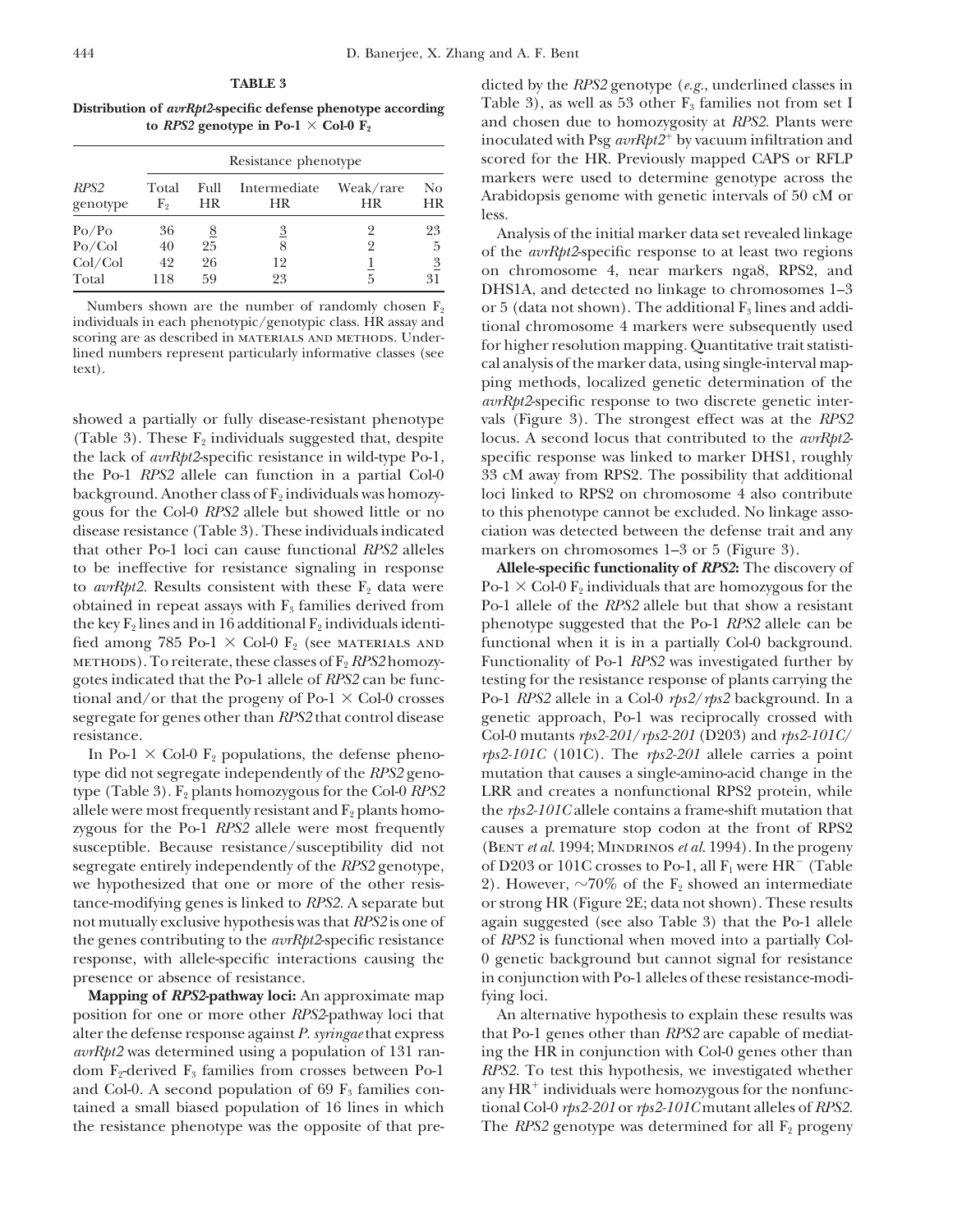

Figure 3.—Significance of association between genetic intervals and phenotype (response to *P. syringae* that express *avrRpt2*). Output from single-interval mapping performed using the QGene computer program is shown with HR scores and genotypic data for 131 randomly chosen Po-1  $\times$  Col-0 F<sub>3</sub> families as input (see MATERIALS and methods). Trace shows LOD score; maximum LOD score for a given chromosome is noted on the *x*-axis. Centimorgan scale (*y*-axis) shows relative map position along chromosome of molecular markers. Patterned bar represents significance scores as *P* values. Note that no significant associations were observed for markers on chromosomes 1–3 or 5 (data not shown).

cisely by molecular complementation. The Po-1 *RPS2* of disease resistance function, but they cannot function allele under  $\sim$ 1.0 kb of native Po-1 *RPS2* promoter was with each other. cloned into a binary cosmid and transferred by Agro- **Sequence of Po-1** *RPS2* **allele:** To investigate possible bacterium-mediated transformation into the Col-0 *rps2*/ structural differences between the Po-1 and Col-0 *RPS2 rps2* mutants D203 and 101C. Transformants were found alleles that might account for their differences in resisto produce a resistance response upon challenge with tance signaling, the Po-1 allele of *RPS2* was cloned and Psg *avrRpt2*, indicating that the Po-1 *RPS2* allele can be sequenced (GenBank accession no. AF368301). The defunctional in a Col-0 genetic background (Figure 4a). rived amino acid sequence revealed a substantial num-It was noted, however, that the HR in these lines was ber of differences—11 amino acid changes—between intermediate in intensity. the Po-1 and Col-0 *RPS2* alleles (Figure 5). Many of the

der 1.6 or 1.0 kb of native promoter was transformed leucine-rich repeat (LRR) region, but residue changes into Po-1 plants. The Col-0 *RPS2* allele complemented are scattered over much of the RPS2 ORF. The derived Po-1 to resistance in response to Psg  $\frac{avrRpt2^+}{$  (Figure amino acid sequence did not reveal obvious structural 4A). This complementation result was significant, as it features that might suggest that the Po-1 allele of *RPS2* indicated that the absence of *avrRpt2*-specific resistance is nonfunctional. in Po-1 is due not only to defects at other loci, but also **No transcriptional differences between Col-0 and** to the Po-1 allele of *RPS2.* **Po-1** *RPS2* **alleles:** Previous Northern analysis of *RPS2*

that showed an intermediate or strong HR, and all 56 netic complementation experiments, allele-specific in-HR<sup>+</sup>  $F_2$  individuals carried at least one copy of the Po-1 teractions were observed between *RPS2* and one or more *RPS2* allele (data not shown). This suggested that Po-1 other loci. Col-0 *RPS2* could function with the Po-1 allele *RPS2* is the cause of *avrRpt2*-specific resistance signaling of one or more genes other than *RPS2* that control in these lines. However, because of possible contribu- *avrRpt2*-specific disease resistance, while *RPS2* from Po-1 tions from loci tightly linked to *RPS2*, this result still did did not function with the Po-1 alleles of these other not conclusively rule out the possibility that resistance is genes. Po-1 *RPS2* did function with the Col-0 alleles of mediated by interaction among genes other than *RPS2.* these other genes, as did Col-0 *RPS2.* The Po-1 alleles Functionality of Po-1 *RPS2* was investigated more pre- of *RPS2* and this other gene or genes are each capable

In a reciprocal experiment, the Col-0 *RPS2* allele un- nonconservative amino acid changes are located in the

To summarize the above genetic and molecular ge- mRNA from noninoculated Po-1 and Col-0 leaf tissue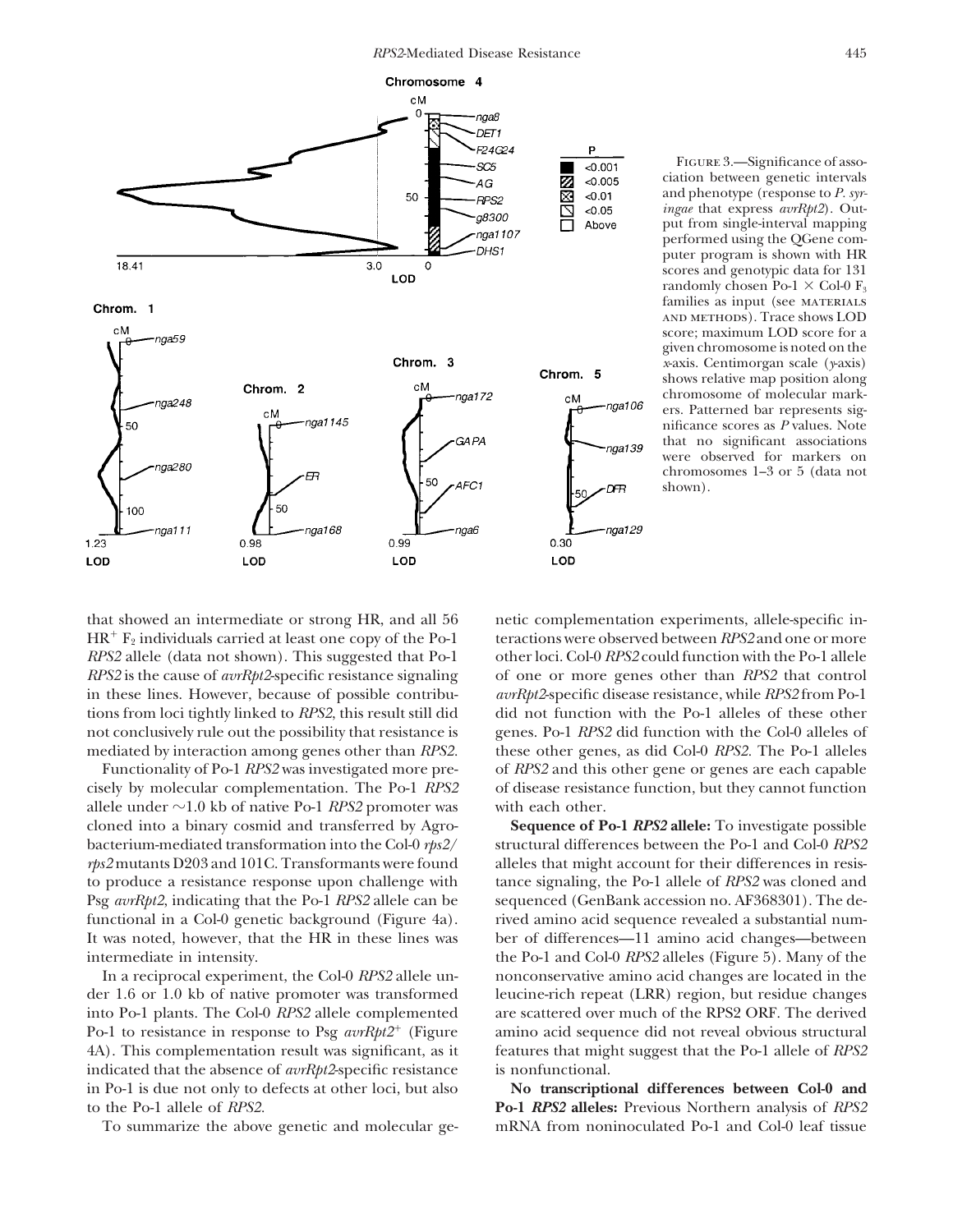

## **B** RPS2 Promoter-swap:



RPS2 LRR-swap: C.



FIGURE 4.—Molecular complementation experiments using cloned *RPS2* constructs. Values shown are mean  $\pm$  SE for To directly test for differences in the Po-1 and Col-0 severity of HR in multiple  $T_1$  transformants tested for their  $RPS2$  promoters that might effect disease resistance, a response to Psg R4 *avrRpt2*<sup>+</sup>. Plants were transformed with "promoter-swap" molecular complementation strategy the following: (A) an intact *RPS2* gene driven by 1.0 kb of was pursued. PCR primers at  $-1$  and  $-986$  relative to native RPS2 promoter from the genotype indicated; (B) an the ATC start of *PPS*2 was used to applify and native RPS2 promoter from the genotype indicated; (B) an<br>intact RPS2 open reading frame driven by 1.0 kb of native<br>promoter or by heterologous RPS2 promoter from a different<br>genotype. as indicated: (C) RPS2 LRR-swap constr genotype, as indicated; (C) *RPS2* LRR-swap constructs fusing promoter and amino-terminus-encoding region from one promoter and amino-terminus-encoding region from one leles in the binary vector pCLD04541 were used to trans-<br>RPS2 allele with the LRR-encoding region from a heterologous form Po-1 and rbs2/rbs2 mutants of Col-0. The abili *RPS2* allele with the LRR-encoding region from a heterologous form Po-1 and  $rps2/rps2$  mutants of Col-0. The ability *RPS2* allele, as indicated. Ø, plants transformed with vector (no *RPS2* insert), or, in some cases, non



Figure 5.—Derived amino acid sequence encoded by *RPS2* of Po-1. Differences with Col-0 RPS2 are in boldface type and the Col-0 amino acid is shown directly above. Lines indicate the approximate extent of putative functional domains; broken lines for the leucine-rich repeat reflect the imperfect nature of the LRR in the *RPS2* gene product. \*\*\*, *Hin*dIII site that formed junction for LRR-swap alleles (see Figure 4).

To further investigate whether transcriptional differences between Po-1 and Col-0 *RPS2* transcripts are responsible for the difference in defense signaling activity of the two alleles, the *RPS2* promoter sequences were investigated. Approximately 1.0 kb of genomic DNA immediately upstream of the Col-0 and Po-1 *RPS2* open reading frames was cloned, sequenced, and compared. Across this 986-bp sequence, the Po-1 *RPS2* promoter differed from the Col-0 *RPS2* promoter at only 7 bp positions, none obviously disrupting a promoter motif

leaves of  $T_1$  transformant plants and monitoring the HR. In both Col-0 and Po-1 genetic backgrounds, the resistance response to *avrRpt2* by the Col-0 *RPS2* transdid not show a discernible difference in expression be- gene driven by the Po-1 *RPS2* promoter was indistintween the Po-1 and Col-0 *RPS2* transcripts (Bent *et al.* guishable from the resistance response of the Col-0 *RPS2* 1994), suggesting that differences in the level of tran- transgene under its native promoter (Figure 4B). The scription do not account for the difference in resistance Po-1 *RPS2* transgene driven by the Col-0 *RPS2* promoter signaling activity between Po-1 and Col-0 *RPS2* alleles. behaved like the Po-1 *RPS2* transgene under its own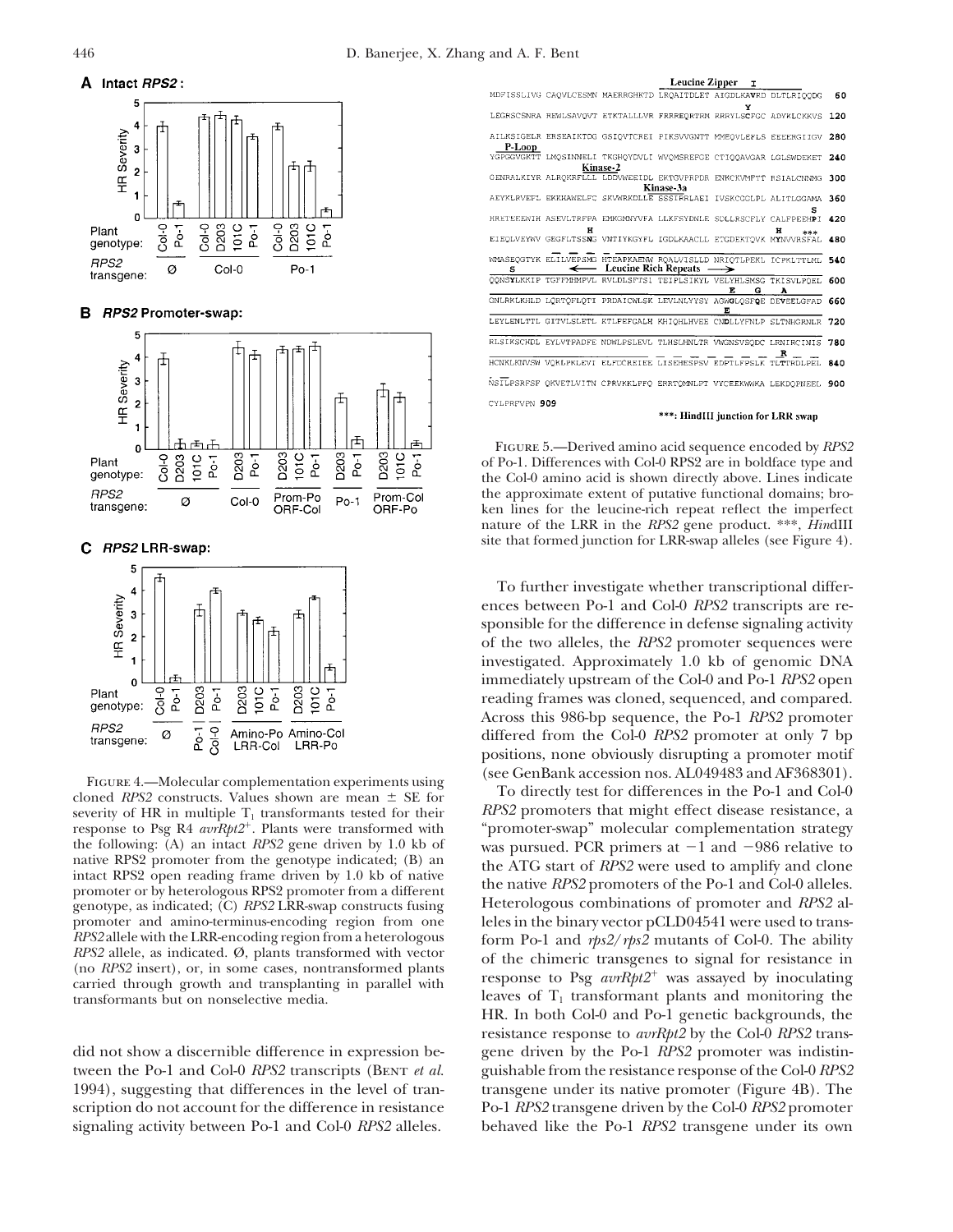promoter in the Col-0 or Po-1 backgrounds (Figure 4B). LRR domain was responsible for ineffective interaction These results provided functional evidence that Po-1 between Po-1 *RPS2* and one or more of the other Po-1 and Col-0 *RPS2* promoters do not differ in any apprecia- loci. ble manner that might account for differences in the **Roles of the LRR:** LRR domains are found in a wide

fiable motifs such as a coiled-coil domain, NBS, and LRR *al.* 2000). LRRs are involved in the perception of protein

of 1.0 kb of native promoter in a binary vector were used Marino *et al.* 2000). However, LRRs have also been as the parent constructs. From the parent constructs, the shown to mediate intracellular interactions among pro-39 1.35-kb fragment of Po-1 *RPS2* encoding the LRR was teins not thought of as "receptors" and "ligands," such cloned out and replaced with the 3' 1.35-kb fragment as yeast adenylate cyclase and Ras (*e.g.*, Suzuki *et al.*) of Col-0 *RPS2* and vice versa. The chimeric LRR-swap 1990). that the Po-1 amino terminus  $+$  Col-0 LRR constructs solvent-exposed LRR residues that are caused by single-Po-1 genetic background (Figure 4C). The Col-0 amino *R* genes in a cluster (Ellis *et al.* 2000). terminus + Po-1 LRR constructs, on the other hand, Roles other than pathogen recognition have also mimicked the results obtained with intact Po-1 *RPS2*: been hypothesized for the LRR of *R* gene products, but an intermediate HR was observed in Col-0  $rps2/rps2$  these have been less clearly demonstrated. In this study genetic backgrounds, and no HR was conferred in a we obtained evidence that the LRR region can influence Po-1 genetic background (Figure 4C). The Col-0 RPS2 effective interaction with host factors. Consistent with LRR domain corrected the nonfunctional Po-1 RPS2 our results, a study with the Arabidopsis *R* gene *RPS5* LRR domain for resistance in a Po-1 genetic back- also suggested a role for the LRR domain in interaction ground. This indicated that the LRR domain is the key with other host factors (Warren *et al.* 1998). A nonfuncstructural determinant for allele-specific interactions tional *RPS5* allele containing a mutation in the third between *RPS2* and other host loci that modify the repeat of the LRR blocked the resistance conferred by

hypothesized host factors required for the perception genes and thereby interfered with essential downstream of *P. syringae* pathogens that express *avrRpt2* and/or for signaling. In our study, the difference in interaction the subsequent induction of plant defense responses. between Col-0 and Po-1 *RPS2* and other host loci was Progeny of crosses between a resistant and a susceptible attributed to six amino acid differences between the ecotype of Arabidopsis revealed segregation of more RPS2 LRR domains. In the future, it will be interesting than one gene controlling this defense response. Poly- to see whether amino acid polymorphisms within the morphism between the Po-1 and Col-0 alleles of *RPS2* LRR of *RPS2* alleles from other ecotypes correlate with was a major factor determining the strength of the the level of the resistance response. *avrRpt2*-specific resistance response, but it was not the The *RPS2* and *RPS5* examples fit into a generalized

phenotypic expression of *RPS2*-mediated defense re- array of proteins from all taxa and are present in almost sponses. **all structural classes of plant** *R* **genes that mediate gene-Differences responsible for allele-specific interaction** for-gene disease resistance (KOBE and DEISENHOFER **are in the LRR domain:** *R* gene products contain identi- 1994; HAMMOND-KOSACK and JONES 1997; MARINO *et* (Hammond-Kosack and Jones 1997; Young 2000). We or peptide ligands in a number of systems, including pursued further domain-swap experiments to deter- interactions between the Drosophila Toll receptor and mine if functional differences betweeen the Po-1 and the dorsal/ventral patterning factor Spatzle; human fol-Col-0 alleles of *RPS2* could be assigned to amino acid licle stimulating hormone and its receptor; and among differences in a given domain. plant development proteins such as CLAVATA1, 2, and The Po-1 and Col-0 alleles of *RPS2* under the control 3 (KOBE and DEISENHOFER 1994; FLETCHER *et al.* 1999;

constructs were transformed into Po-1 and into the Col-0 In plant *R* gene products, studies suggest that the *rps2*/*rps2* mutants D203 and 101C by Agrobacterium- LRR domains are major determinants of recognitional mediated transformation, and transformants were specificity for Avr factors (Ellis *et al.* 2000). Evolution tested for their HR in response to Psg *avrRpt2.* We found of new pathogen specificity has been traced to shifts in could mediate an intermediate level of HR in Po-1 and base changes, insertion or deletion events, and by equalin Col-0 *rps2*/*rps2* genetic backgrounds, indicating that or unequal-exchange meiotic recombination events the amino terminus of Po-1 RPS2 can function even in a within *R* genes or between closely linked homologous

*avrRpt2*/*RPS2* pathway in this Col-0/Po-1 system. other *R* genes, and overexpression of wild-type *RPS5* did not suppress the dominant-negative phenotype of the mutant allele (WARREN *et al.* 1998). This *RPS5* muta-<br>tion of the third LRR might have caused increased bind-This study explored the interaction of *RPS2* with other ing to a pathway component(s) shared by multiple *R*

only factor. At least one additional genetic interval that model proposed by Grant and Mansfield (1999) to contributes to this phenotype was identified and map- account for the involvement of additional loci in *R-Avr* ped. We discovered that Po-1 *RPS2* can function in a interactions. In their model, the LRR protein only indi-Col-0 genetic background, but not in Po-1. In RPS2, the rectly matches the *Avr* protein and is involved in inter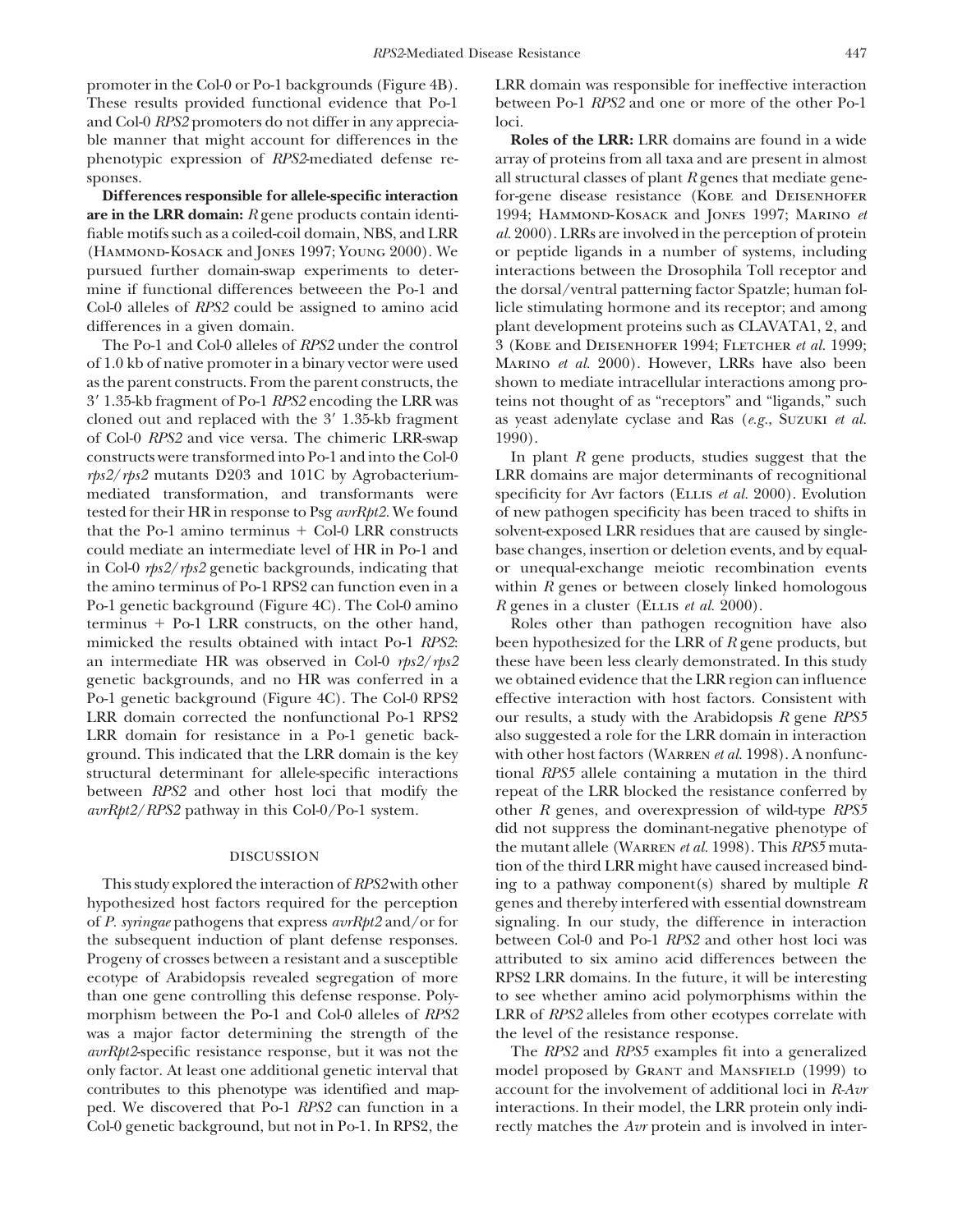preting signals generated from other cellular proteins, not confer resistance to *P. syringae* that express *avrB* designated signaling linker proteins (SLIKs), which di- (LEISTER and KATAGIRI 2000). This result is consistent rectly interface with the *Avr* peptide. The presence of with genetic evidence for interference between *RPS2* the elicitor or *Avr* factor, or its activity, may alter the and *RPM1* resistance signaling pathways when pathonormal configuration of the SLIK or SLIK complex, gens that express *avrB* or *avrRpm1* and *avrRpt2* are coleading to functional interaction with the *R* gene prod- inoculated (REUBER and AUSUBEL 1996; RITTER and uct and subsequent resistance pathway activation Dangl 1996). (Grant and Mansfield 1999). The interactions that Although the interacting loci found in this study are we observed involving *avrRpt2*, *RPS2*, and other host characterized as defense pathway loci, it is also possible factors may, upon further investigation, form one exam- that these loci are active in disease susceptibility. *avrRpt2* ple of this type of SLIK interaction. has been shown to promote virulence in the absence

tion of the *RPS2*-interacting host factors predicted by identified in this study may encode a protein that is a our genetic studies, quantitative trait methods were used target for the virulence activity of AvrRpt2. to map genetic intervals associated with the *avrRpt2*- **Allele-specific interactions:** The strong resistance respecific response. The bimodal distribution of resistance sponse of ecotype Col-0 to *P. syringae* that express phenotypes among Po-1  $\times$  Col-0 and Po-1  $\times$  No-0  $F_2$  *avrRpt2* is known to be dependent on *RPS2* (KUNKEL *et* (Figure 2) classically would indicate that the phenotype, *al.* 1993; Yu *et al.* 1993). The lack of an effective response in this case resistance in response to *avrRpt2*, is con- in Po-1 initially suggested that Po-1 does not carry a trolled by a small number of major-effect genes or a functional *RPS2* allele. We discovered that Po-1 carries single dominant gene and a small number of "modifier" an allele of *RPS2* that confers *avrRpt2*-specific resistance genes. The observed bias toward defense phenotypes in other genetic backgrounds, implying that defects in that correlated with the *RPS2* genotype (HR<sup>+</sup> if homozy- other Po-1 loci cause loss of *RPS2* function. Intriguingly, gous for Col-0 *RPS2*, HR<sup>-</sup> if homozygous for Po-1 *RPS2*; the Col-0 *RPS2* allele under native *RPS2* promoter comsee Table 3) had suggested that *RPS2* would have a plemented Po-1 for resistance when introduced by transsignificant phenotypic effect and/or that other relevant formation, suggesting that Po-1 *RPS2* is also partly reloci would be linked to *RPS2*. Mapping supported both sponsible for the nonfunctional resistance in Po-1. As hypotheses. The defense phenotype associated most noted above, we found that the LRR is the domain strongly with the *RPS2* locus, which was also shown by responsible for the *RPS2* component of these alleleother means to have a major effect on resistance pheno- specific interactions. types (Figure 3). The other genetic interval associated Allele-specific interactions were not confined to the with the response to *P. syringae* that express  $avrRpt2$  also Po-1 allele of *RPS2*. The discovery of Po-1  $\times$  Col-0 F<sub>2</sub> mapped to chromosome 4,  $\sim$ 33 cM away from *RPS2*. individuals and  $F_3$  families that were homozygous for As mentioned previously, the possibility that additional Col-0 *RPS2* but disease susceptible indicated that, in loci linked to *RPS2* on chromosome 4 also contribute certain mixed Po-1/Col-0 genetic backgrounds, alleleto this phenotype could not be excluded. specific interactions among resistance-modulating loci

ing relevance in research on the molecular basis of erwise functional Col-0 *RPS2.* The fully resistant phenodefense signal transduction as resources improve for type of the Po-1  $\times$  Col-0 F<sub>1</sub> indicated that the nonprothe mapping and cloning genes known only by pheno- ductive interaction between alleles that prevent Col-0 type. A number of other Arabidopsis genes have been *RPS2* function is recessive. identified for which mutant alleles disrupt defense path- In contrast to the above, nonproductive interactions ways (GLAZEBROOK 1999). None of the well-studied were dominant when we monitored interaction between genes (such as *NDR1*, *EDS1*, *PAD4*, *DND1*, *LSD1*, and Po-1 *RPS2* and the *RPS2*-interacting loci. The F<sub>1</sub> of Po-*PBS2*) map to the intervals on chromosome 4 identified  $1 \times$  Col-0 *rps2/rps2* mutants were HR<sup>-</sup> (Table 2). Po-1 in this study. Further experimental effort will be re- *RPS2* could function in concert with the Col-0 alleles at quired to isolate and characterize the *RPS2*-interacting these other loci (Figure 4A), but could not function in the heterozygous background of these  $F_1$ .  $\qquad \qquad$  the heterozygous background of these  $F_1$ .

to be required for the *R*-*avr* signaling complex have yet mentation experiments involving all or part of Po-1 to be demonstrated. In the closest example to date, Pto *RPS2* often produced a weak or intermediate HR (Figkinase has been shown to directly phosphorylate Pti1 ure 3). Our interpretation of this result is that Po-1 ter and Katagiri (2000) used AvrRpt2 to coprecipitate fusion), even when functional, cannot interact with RPS2 and another unidentified protein in antibody pull- other host factors as effectively as Col-0 RPS2. It may down experiments. Interestingly, RPS2 could also be also be the case that Po-1 RPS2 does not recognize the precipitated by AvrB despite the fact that RPS2 does *avrRpt2* ligand as effectively. Although some quantitative

*RPS2***-interacting loci:** As an initial step toward isola- of *RPS2* (Chen *et al.* 2000), and one or more of the loci

Reports of multigenic control of resistance are gain- could also prevent resistance signaling through the oth-

Direct protein associations among host factors known As a separate matter, we were intrigued that comple-(Zhou *et al.* 1995). In a more immediate example, Leis- RPS2 (including the Po-1 amino terminus/Col-0 LRR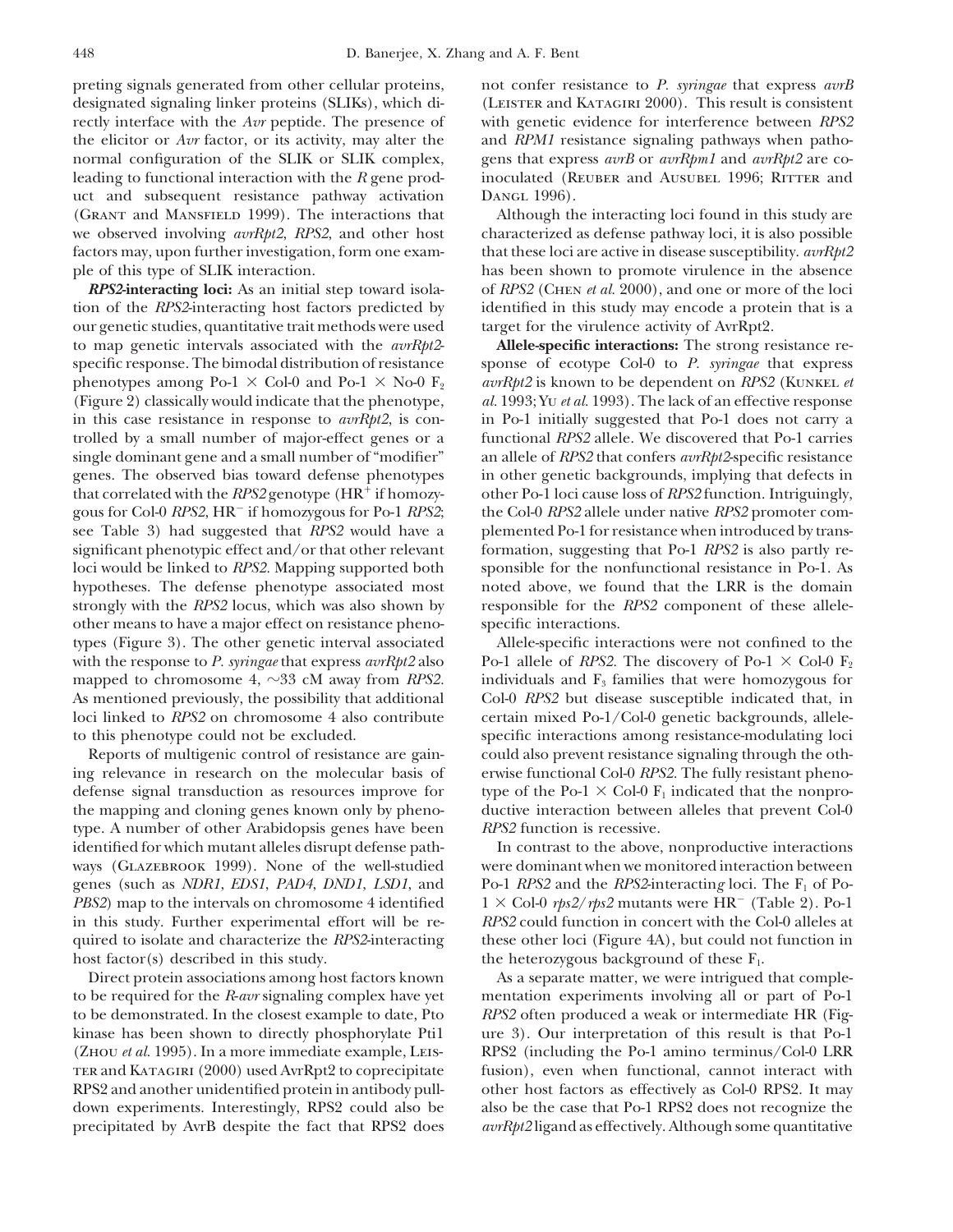reduction in responsiveness to the *avrRpt2* ligand can- precise structural determinants that control effective from Po-1 *RPS2* could clearly mediate responses to *P.* host factors. *syringae* that express *avrRpt*2. In contrast, the host geno-<br> *We thank Josef Herzog, Roger Innes, Brian Staskawicz, and Gracia*<br> *Zabala for assistance with experiments*; Torbert Rocheford, Bernie

by the demonstration of monogenic and novel digenic resistance mediated by three *RXC* loci in the Arabidopsis ecotypes Col-0 and Landsberg erecta (Ler) in response LITERATURE CITED to the bacterial pathogen *Xanthomonas campestris* (BUELL AUSUBEL, F. M., R. BRENT, R. E. KINGSTON, D. D. MOORE, J. G. SEIDMAN and SOMERVILLE 1997). In the *RXC* defense system, *et al.*, 1997 *Current Protocols in Molecular Biology*. John Wiley & monogenic resistance is determin monogenic resistance is determined by the presence of Sons, New York.<br>
Sons, New York.<br>
BANCROFT, I., K. LOVE, E. BENT, S. SHERSON, C. LISTER et al., 1997 the Col-0 allele of *RXC2* while in its absence, digenic *BANCROFT, L, K. LOVE, E. BENT, S. SHERSON, C. LISTER et al.*, 1997<br>
resistance is specified by the presence of the Col-0 allele<br>
of *RXC4* in conjunction with the L Numerous combinations of the six *RXC* alleles were *thaliana*. Weeds World 4: 1–9.<br>
BECHTOLD, N., J. ELLIS and G. PELLETTER, 1993 In planta Agrobacter-Bechtold, N., J. Ellis and G. Pelletier, <sup>1993</sup> *In planta Agrobacter-* shown to confer intermediate levels of resistance (Buell *ium* mediated gene transfer by infiltration of adult *Arabidopsis* and Somerville 1997). The lack of resistance in Po-1 *thaliana* plants. C. R. Acad. Sci. Paris Life Sci. **316:** 1194–1199. carrying Po-1 RPS2, and in some mixed Col-0/Po-1 back-<br>grounds carrying Col-0 RPS2, may or may not have a<br>BENDAHMANE, A., K. KANYUKA and D. C. BAULCOMBE, 1999 The Rx similar molecular basis as the allele-specific interactions gene from potato controls separate virus resistance and cell death<br>
observed for RXC loci responses. Plant Cell 11: 781–791.<br>BENT, A. F., B. N. KUNKEL, D. DAHLBECK, K. L. BROWN, R. L. SCHMIDT

*cep*, mapping crosses between genetically heterogeneous class of plant disease resistance genes. Science **265:** 1856–1860. ecotypes showed that expression of the mutant pheno-<br>type was conditioned not only by the *cep* locus but also<br>by two other loci that were designated *CPR20* and *CPR21*<br>by two other loci that were designated *CPR20* and by two other loci that were designated *CPR20* and *CPR21* minants in *Peronospora parasitica.* Plant J. **21:** 177–188. (SILVA *et al.* 1999). *CPR20* mapped to the lower arm of BRAUN, T., P. R. SCHOFIELD and R. SPRENCEL, 1991 Ammo-terminal<br>
chromosome 4 and was required for the *cep* phenotype,<br>
while *CPR21* of chromosome 1 was often but while *CPR21* of chromosome 1 was often but not always BUELL, C. R., and S. C. SOMERVILLE, 1997 Use of Arabidopsis recom-<br>required for the *cel* phenotype (SILVA *et al.* 1999). The binant intred lines reveals a monogenic required for the *cep* phenotype (SILVA *et al.* 1999). The bunant inbred lines reveals a monogenic and a novel digenic genetic interval encompassing CPR20 does not overlap plant [. 12: 21–29. with the genetic intervals on chromosome 4 that were CHEN, Z., A. P. KLOEK, J. BOCH, F. KATAGIRI and B. N. KUNKEL,<br>
found to contribute to the *arrRht2*-resistance pheno-<br>
2000 The *Pseodomonas syringae avrRht2* gene produ

shown to cause quantitative variation in the defense<br>response in many systems (reviewed in ELLIS *et al.* 2000).<br>The general finding of quantitative variation in defense<br>The general finding of quantitative variation in def The general finding of quantitative variation in defense of pathogen resistance in plants. Plant Cell 8: 1747–1755.<br>1999 Tenti-European opserved in many additional disease ELLIS, J. G., G. J. LAWRENCE, J. E. LUCK and P. N. responses has been observed in many additional disease<br>resistance systems (MICHELMORE 1995; CRUTE and PINK<br>1996). Our study highlights the fact that this variation 11: 495-506. 1996). Our study highlights the fact that this variation 11: 495–506.<br>
ELLIS, L. P. Dopps and T. PRYOR, 2000 Structure, function and can be due as much to altered interaction among host factors as to altered interaction between R gene product<br>and pathogen-derived elicitors. Responsiveness to P. syr-<br>and pathogen-derived elicitors. Responsiveness to P. s *tive Genetics.* Longman, Essex, England.<br>*ingae* that express *avrRpt2* could be observed with all *intercher, J. C., U. Brand, M. P. RUNNING, R. SIMON and E. M.* FLETCHER, J. C., U. C., U. Brand, M. P. Running, A. S., U. S., U. S., U. S., U. S., U. S. Signaling of cell fate decisions by CLA-<br>Allele-specific interaction between other host factors VATA3 in *Arabidopsis* shoot meriste and the LRR domain of RPS2 played the primary role<br>in determining whether or not gene-for-gene defense<br>responses were triggered. GOODMAN, R.N., and A.J. NOVACKY, 1994 The Hypersensitive Reaction

In the future, it should be particularly informative *in Plants to Pathogens: A Resistance Phenomenon*. APS Press, St. Paul.<br>to isolate and characterize the *RPS2/avrRpt2*-pathway GRANT, M., and J. MANSFIELD, 1999 Early ev gene(s) implicated by this study, and to determine the Greenberg, J. T., 1997 Programmed cell death in plant-pathogen

not be excluded, the constructs containing domains interaction between the RPS2 protein and its interacting

Zabala for assistance with experiments; Torbert Rocheford, Bernie correlating with the presence or near-complete absence Kaufman, and Aldi Kraja for assistance with early stages of the quantita-<br>
of a response to pathogen (Figure 4) the manuof a response to pathogen (Figure 4).<br>
A separate example of allele-specific interactions that<br>
affect expression of resistance was recently provided<br>
affect expression of resistance was recently provided<br>  $\frac{600945}{95009$ 

- 
- BAC clones of 1.7 Mb of the genome of the plant *Arabidopsis*
- 
- 
- 
- BENT, A. F., B. N. KUNKEL, D. DAHLBECK, K. L. BROWN, R. L. SCHMIDT<br>*et al.*, 1994 *RPS2* of *Arabidopsis thaliana*: a leucine-rich repeat<br>*b*, mapping crosses between genetically heterogeneous class of plant disease resist
	-
	-
	-
- found to contribute to the *avrRpt2*-resistance pheno-<br>type.<br>Sequence differences among R gene alleles have been the contribute of the *sedomonas synngae avrRpt2* gene product promotes<br>Sequence differences among R gene all
	- CLOUGH, S. J., and A. F. BENT, 1998 Floral dip: a simplified method for *Agrobacterium*-mediated transformation of *Arabidopsis thaliana*.
	-
	-
	-
	- FALCONER, D. S., and T. F. C. MACKAY, 1996 *Introduction to Quantita-*<br>tive Genetics. Longman, Essex, England.
	- VATA3 in *Arabidopsis* shoot meristems (see comments). Science 283: 1911–1914.
	-
	- GOODMAN, R. N., and A. J. NOVACKY, 1994 *The Hypersensitive Reaction*
	-
	-